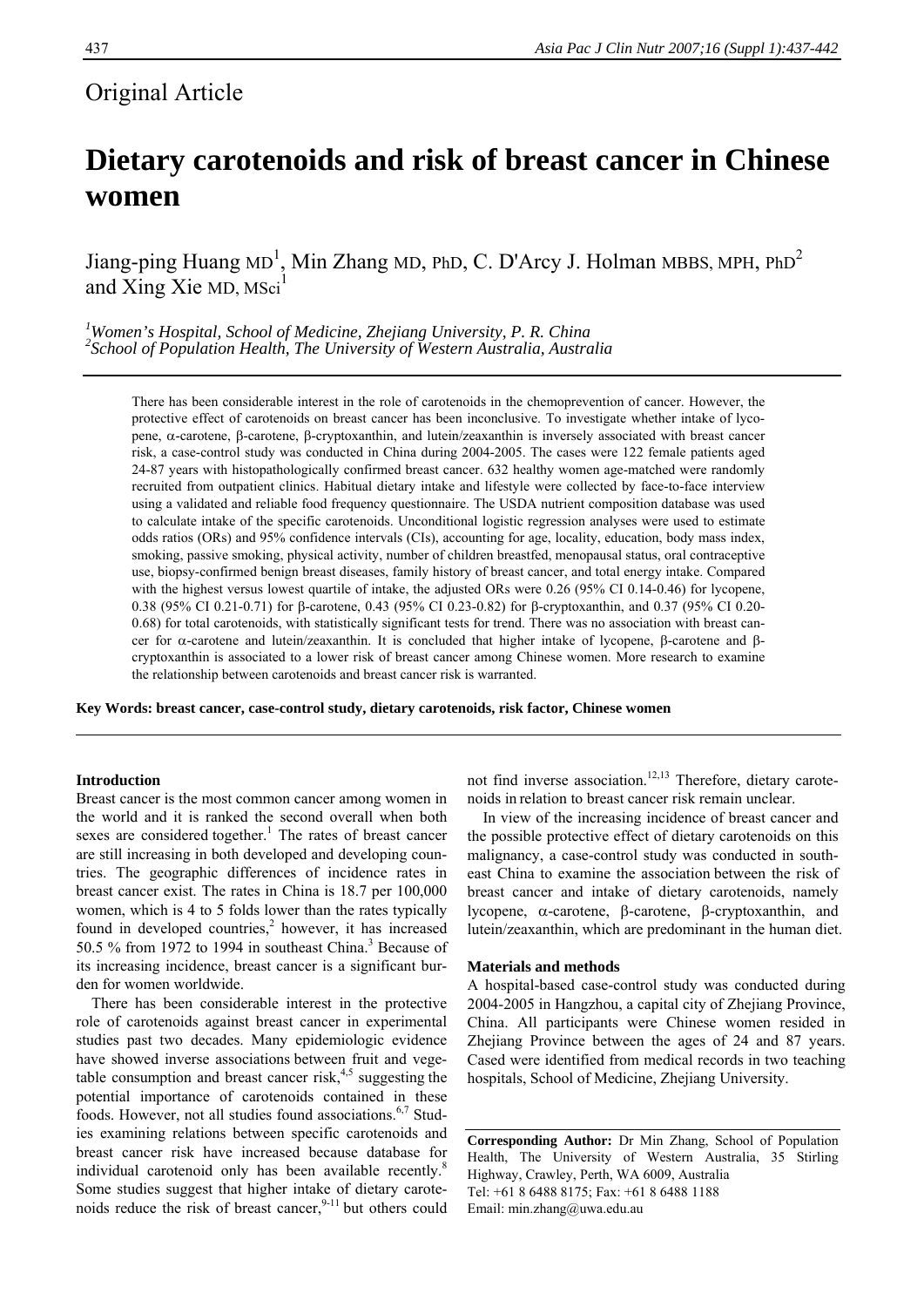The hospitals are public hospitals with 500-2000 beds and receive patients from all over the province. A total of 122 incidence cases were recruited for the study. These patients were diagnosed with invasive ductal carcinomas or in situ carcinoma of the breast confirmed by histopathology after surgery. The patients were excluded if breast cancer was neither the primary nor final diagnosis. All relevant hospital and laboratory pathology reports were daily reviewed to ensure the completion of recruitment. The proportion of lost or non-responding patients among the cases was 1.6%. During the same period of data collection, 632 healthy women were selected consecutively in the participating hospitals as controls to match each case's age within 5-year age group using a daily update of the list of cases. Each control was recruited as the first in the matched age group to attend the outpatient breast clinics and who consented to participate. The proportion of participation by selected controls was 99.1%. Potential control women were excluded if they had a previous diagnosis of either breast cancer or another malignant disease. The project received ethics clearance from both the Human Research Ethics Committee of The University of Western Australia and the Chinese hospital authorities.

Subjects were briefed regarding the aims of the study, confidentiality and anonymity issues. An appointment for interview was made after obtaining their consent via an initial contact. A face-to-face interview was conducted in the hospital setting using a structured questionnaire and usually took 30-40 minutes. The cases were interviewed in breast surgery wards and most of them (91.8%) were recruited within 3 months after diagnosis, while the controls were interviewed in the outpatient clinic of the same hospital. A valid and reliable questionnaire was used to collect the required information. The structured questionnaire consists of three components: (a) demographic and lifestyle characteristics, e.g. resident area, education, occupation, physical activity; (b) food consumption assessed by a food frequency questionnaire (FFQ); and (c) factors relevant to hormonal status and others, including menstrual cycles, marriage and menopausal status, reproductive and lactation history, family history of breast cancer, benign proliferation breast disease, contraceptive history, and oral contraceptive usage. The FFQ was modified from our previous one used for studying cancers in Hangzhou.<sup>14</sup> The questionnaire was prepared in English and translated into Chinese and checked (back translated) by professional Chinese translators. The reproducibility of the food frequency questionnaire has been assessed in a test-retest study, and intraclass correlation coefficients for the intake of total energy, alcohol, soybean, vegetables and fruits were 0.84, 0.88, 0.78, 0.75 and 0.88 respectively.<sup>15</sup>

The FFQ composed of 87 foods, 8 beverages, and 5 vitamin supplements. These foods included in the FFQ were the most frequently consumed foods in a pretrial study of Zhejiang residents. $15$  The food frequency variables were categorized into never or hardly ever, once a month, 2-3 times a month, once a week, 2-3 times a week, 4-6 times a week, once a day, twice a day, and 3 times or more a day. To increase the accuracy of estimation, standard containers (small 200 ml, medium 400 ml, and large 600 ml bowls, and a 400 ml cup) were displayed during the inter-

view. The quantity of each food consumed per meal was estimated in terms of a standard Chinese measure, the *liang* (equivalent to 50 grams). For seasonal vegetables and fruits, only the frequencies consumed during the available period were sought. For cooking oil, salt, and sugar, the total household consumption was divided by the number of individuals sharing the meals. For some sweets and commercial items, the respondent was asked to report the number of units of food consumed on each occasion. Information on usual methods of food preparation or cooking such as steaming, boiling, stir-frying, and deep-frying was also sought. Food consumption measured in the participants was based on their habitual diet and a "reference" recall period was set as one year prior to diagnosis (cases) or interview (controls). If there was any change in their habits recently, only information on the habits before the change was used in data analysis. After interview, an anthropometric measurement was requested of all participants.

All data were reviewed for completeness at the end of each interview. Data were coded and analyzed using the SPSS version 11.0. The frequency and quantity variables derived from the FFQ were converted into daily food consumption, adjustments for the edible portions of foods, cooking methods used, seasonal factors, and market availability.<sup>16,17</sup> Total energy intake was obtained using Chinese Food Composition Tables.<sup>16</sup> Intake (in  $\mu$ g) of lycopene, α-carotene, β-carotene, β-cryptoxanthin, and lutein/zeaxanthin were calculated based on daily food consumption derived from the FFQ using a USDA nutrient database, which had been developed specifically for Chinese immigrants in America.<sup>8</sup> We created a variable for total carotenoid intake (referred to as total carotenoid score), which was designated as mean quartile score of each specific carotenoid. We chose this method, rather than using intake in micrograms, because each carotenoid is consumed in varying quantities and it is untenable that any biochemical actions of diverse carotenoids would be identical on a gram basis in a biologically complex system such as a cell. Some category variables were defined as: a total of 20 packs of cigarettes or more in a lifetime for tobacco smoking; regularly inhaled at home or workplace for passive smoking; a total of 26 drinks or more per year for alcohol consumption (beer 285 ml, wine 100 ml, or liquor 30 ml equivalent to one drink); and any recreational physical activity one hour or more per week during the past year for physical activity. Soy intake was assigned as total isoflavones intake based on soy foods consumed.

Demographic characteristics and potential risk factors were compared between cases and controls using a *t-*test for continuous variables and Chi-square test for categorical variables. The mean daily intakes of specific carotenoids were tabulated separately for cases and controls. To facilitate analysis, the quantitative variables of specific carotenoids and total corotenoid score were divided into quartiles based on the corresponding empirical distribution of controls, and the lowest level was defined as reference group. Odds ratios (ORs) and associated 95% confidence intervals (CIs) and *p*-values associated with the quartile daily intake of specific carotenoids and total corotenoid score were estimated using unconditional lo-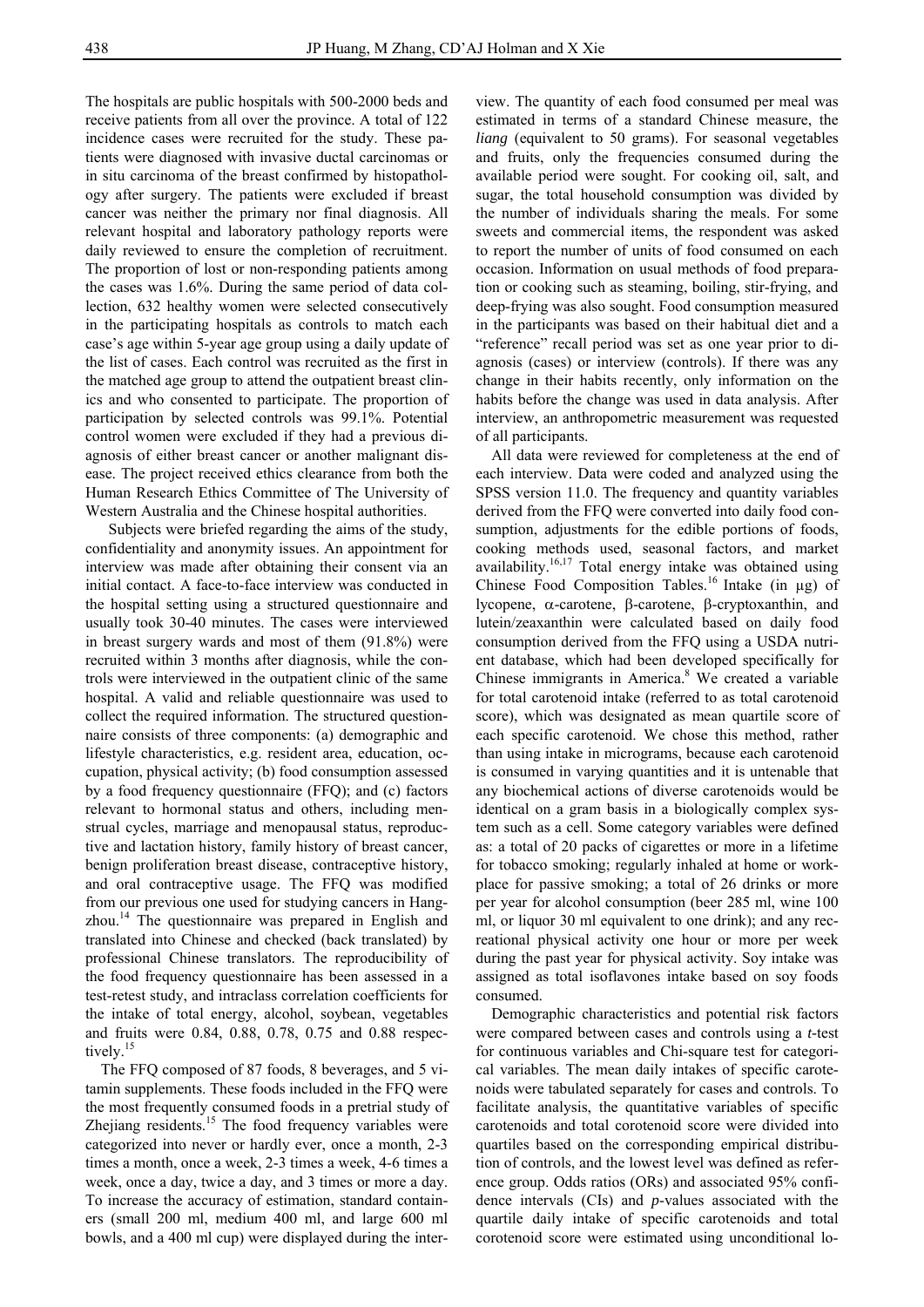gistic regression analyses. Univariate analysis was undertaken to screen potential explanatory variables for subsequent multivariate analysis. We firstly evaluated the risk of breast cancer associated with dietary carotenoids adjusting for age, locality, and education. We further assessed breast cancer risk by adjusting for body mass index (BMI, calculated as current weight in kilograms divided by square of height in meters), tobacco smoking, passive smoking, physical activity, number of children breastfed, menopausal status, oral contraceptive use, biopsyconfirmed benign breast diseases, family history of breast cancer, and total energy intake. These variables were included in the models because they were either emerged as significant risk factors for breast cancer in previous stud $ies<sup>9-11</sup>$  or potential confounders based on the univariate analysis. Each quantitative variable of specific carotenoids and total carotenoid score was subjected to a linear trend test in terms of breast cancer risk. Finally, model

adequacy was assessed using the Hosmer and Lemeshow goodness-of-fit statistic.

#### **Results**

Selected characteristics of cases and controls are shown in Table 1. There were no differences between cases and controls in terms of age at interview, menarche at age before 13 years, menopause status, hormone replacement therapy, family history of breast cancer in the first degree relatives, tobacco smoking, BMI, physical activity, intake of soy, vegetables and fruits. Compared to the controls, the patients with breast cancer tended to have higher education, more resident in urban area, higher energy intake, more passive smoking and biopsy-confirmed benign breast diseases, but less of them were oral contraceptive use and children breastfed.

Table 2 summarizes the mean daily intake of carotenoids in subjects with and without breast cancer. Com-

|                                         | Case subjects      | Control subjects   | $p$ -value   |
|-----------------------------------------|--------------------|--------------------|--------------|
|                                         | $(n=122)$          | $(n=632)$          |              |
| Age at interview (years)                | $47.7 \pm 10.1$    | $48.1 \pm 9.8$     | $\geq0.05$   |
| Locality of resident                    |                    |                    | < 0.001      |
| Urban                                   | 93 (76.2)          | 361(57.1)          |              |
| Rural                                   | 29(23.8)           | 271 (42.9)         |              |
| Education                               |                    |                    | < 0.05       |
| No formal education                     | 10(8.2)            | 83(13.1)           |              |
| Primary                                 | 24 (19.7)          | 181 (28.6)         |              |
| Secondary                               | 60(49.2)           | 249 (39.4)         |              |
| Tertiary                                | 28 (22.9)          | 119 (18.9)         |              |
| Age at menarche <13 years               | 3(2.5)             | 7(1.1)             | $\geq0.05$   |
| Postmenopause                           | 39(32.0)           | 215 (34.0)         | $\geq0.05$   |
| Number of children breastfed            | $1.31 \pm 1.1$     | $1.63 \pm 1.2$     | < 0.01       |
| Biopsy-confirmed benign breast diseases | 22(17.2)           | 40(6.3)            | < 0.001      |
| Oral contraceptive users                | 29(23.8)           | 212 (33.5)         | < 0.05       |
| Hormone replacement therapy             | 6(4.9)             | 33(5.2)            | $\geq0.05$   |
| Family history of breast cancer         | 2(1.6)             | 13(2.1)            | $\geq0.05$   |
| Tobacco smoking                         | 1(0.8)             | 6(0.9)             | $\geq0.05$   |
| Passive smoking                         | 84 (68.9)          | 336 (53.2)         | < 0.01       |
| Physical activity                       | 41(33.6)           | 253 (40.0)         | $\geq0.05$   |
| Body mass index $(kg/m2)$               | $22.4 \pm 2.8$     | $22.3 \pm 3.0$     | $\geq 0.05$  |
| Energy intake (g/day)                   | $2143.6 \pm 671.9$ | $1994.2 \pm 492.4$ | < 0.01       |
| Vegetables intake (g/day)               | $375.1 \pm 195.4$  | $389.3 \pm 193.1$  | $\geq0.05$   |
| Fruits intake (g/day)                   | $322.4 \pm 244.9$  | $359.6 \pm 224.1$  | ${\geq}0.05$ |
| Soy intake (mg isoflavones/1000 kcal)   | $9.7 \pm 7.2$      | $10.3 \pm 7.0$     | $\geq0.05$   |

Values expressed as mean ± SD or number (percent). *p*-value two-sided; *t-*test for continuous variables and Chi-Square test for categorical variables in difference between case and control subjects.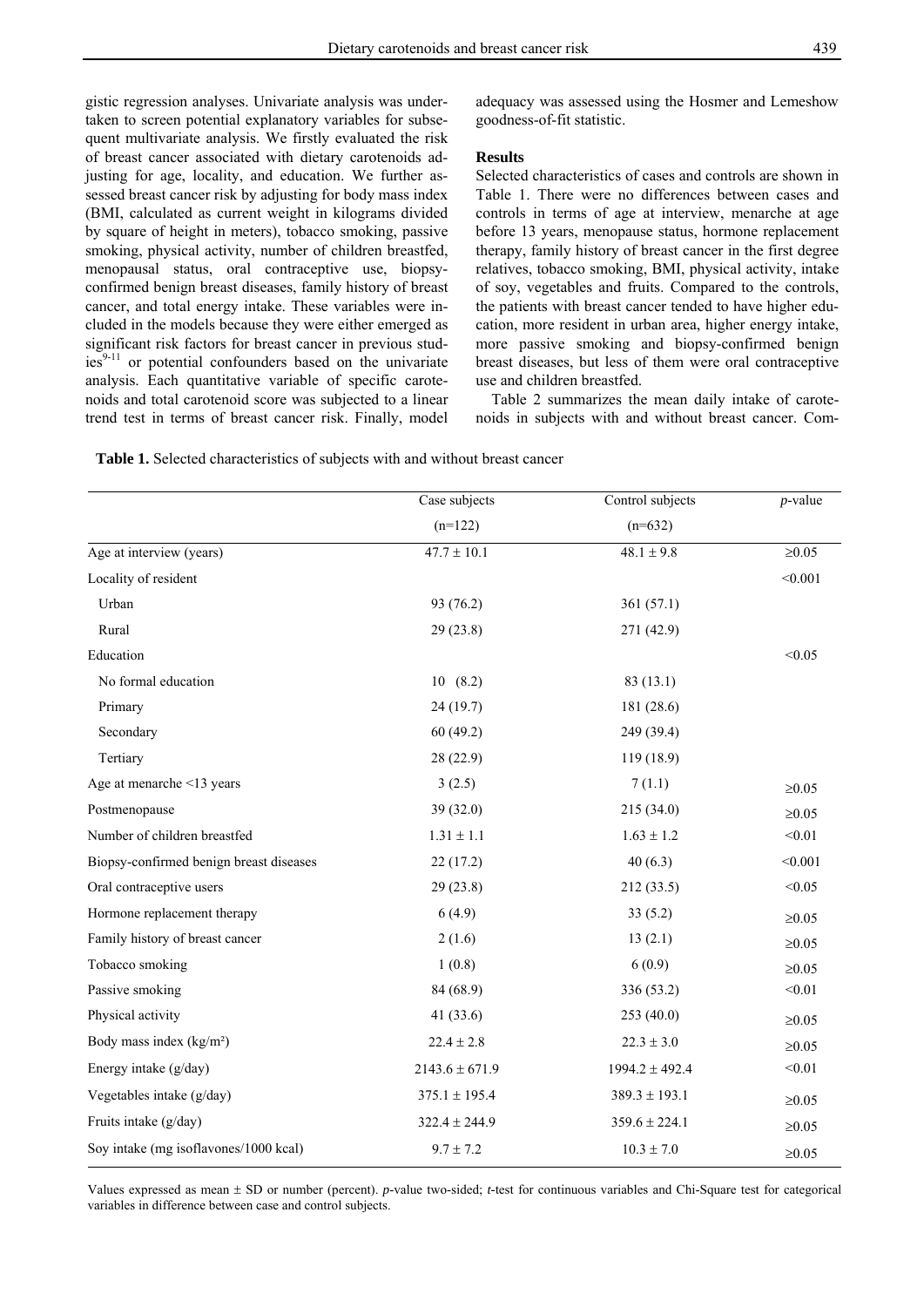|                             | Case subjects       | Control subjects    | $p$ -value  |
|-----------------------------|---------------------|---------------------|-------------|
|                             | $(n=122)$           | $(n=632)$           |             |
| Lycopene $(\mu g)$          | $7117.2 \pm 6727.7$ | $9251.3 \pm 6425.1$ | < 0.01      |
| $\alpha$ -carotene (µg)     | $281.5 \pm 387.3$   | $226.7 \pm 282.4$   | $\geq 0.05$ |
| $\beta$ -carotene (µg)      | $3378.5 \pm 2129.1$ | $3803.5 \pm 2085.4$ | < 0.05      |
| $\beta$ -cryptoxanthin (µg) | $465.7 \pm 392.3$   | $509.0 \pm 375.8$   | $\geq 0.05$ |
| Lutein/zeaxanthin $(\mu g)$ | $1457.5 \pm 998.1$  | $1509.0 \pm 1084.8$ | $\geq 0.05$ |

## **Table 2.** Mean daily intake of carotenoids in subjects with and without breast cancer

Values expressed as mean ± SD. *p*-value two-sided; *t-*test for the difference between case and control subjects.

| (case/control)<br>Lycopene $(\mu g)$<br>$<$ 4243.1<br>59/158<br>$1.0$ (referent)<br>$0.44(0.26-0.74)$<br>4243.1-8522.8<br>29/159<br>$0.17(0.09 - 0.33)$<br>8522.9-12670.9<br>12/156<br>>12670.1<br>22/159<br>$0.30(0.17-0.53)$<br>$p$ for linear trends<br>< 0.001<br>$\alpha$ -carotene (µg)<br><88.2<br>26/158<br>$1.0$ (referent)<br>33/158<br>$1.11(0.62 - 1.96)$<br>88.2-155.8<br>155.9-266.2<br>29/158<br>$0.88(0.49-1.60)$<br>34/158<br>$0.90(0.56 - 1.77)$<br>$\geq 266.3$<br>$p$ for linear trends<br>0.25<br>$\beta$ -carotene (µg)<br>$<$ 2415.8<br>46/158<br>$1.0$ (referent)<br>2415.9-3491.5<br>34/158<br>$0.71(0.43-1.17)$<br>3419.6-4686.9<br>$0.42(0.24-0.75)$<br>21/158<br>$0.48(0.27-0.85)$<br>>4687.0<br>21/158<br>$p$ for linear trends<br>0.008<br>$\beta$ -cryptoxanthin (µg)<br>< 232.4<br>36/158<br>$1.0$ (referent)<br>232.5-422.9<br>34/158<br>$0.81(0.47-1.38)$ | $1.0$ (referent)    |
|---------------------------------------------------------------------------------------------------------------------------------------------------------------------------------------------------------------------------------------------------------------------------------------------------------------------------------------------------------------------------------------------------------------------------------------------------------------------------------------------------------------------------------------------------------------------------------------------------------------------------------------------------------------------------------------------------------------------------------------------------------------------------------------------------------------------------------------------------------------------------------------------|---------------------|
|                                                                                                                                                                                                                                                                                                                                                                                                                                                                                                                                                                                                                                                                                                                                                                                                                                                                                             |                     |
|                                                                                                                                                                                                                                                                                                                                                                                                                                                                                                                                                                                                                                                                                                                                                                                                                                                                                             |                     |
|                                                                                                                                                                                                                                                                                                                                                                                                                                                                                                                                                                                                                                                                                                                                                                                                                                                                                             |                     |
|                                                                                                                                                                                                                                                                                                                                                                                                                                                                                                                                                                                                                                                                                                                                                                                                                                                                                             | $0.42(0.25-0.73)$   |
|                                                                                                                                                                                                                                                                                                                                                                                                                                                                                                                                                                                                                                                                                                                                                                                                                                                                                             | $0.17(0.08-0.34)$   |
|                                                                                                                                                                                                                                                                                                                                                                                                                                                                                                                                                                                                                                                                                                                                                                                                                                                                                             | $0.26(0.14-0.46)$   |
|                                                                                                                                                                                                                                                                                                                                                                                                                                                                                                                                                                                                                                                                                                                                                                                                                                                                                             | < 0.001             |
|                                                                                                                                                                                                                                                                                                                                                                                                                                                                                                                                                                                                                                                                                                                                                                                                                                                                                             |                     |
|                                                                                                                                                                                                                                                                                                                                                                                                                                                                                                                                                                                                                                                                                                                                                                                                                                                                                             | $1.0$ (referent)    |
|                                                                                                                                                                                                                                                                                                                                                                                                                                                                                                                                                                                                                                                                                                                                                                                                                                                                                             | $1.21(0.67-2.20)$   |
|                                                                                                                                                                                                                                                                                                                                                                                                                                                                                                                                                                                                                                                                                                                                                                                                                                                                                             | $0.98(0.53 - 1.82)$ |
|                                                                                                                                                                                                                                                                                                                                                                                                                                                                                                                                                                                                                                                                                                                                                                                                                                                                                             | $0.90(0.49-1.67)$   |
|                                                                                                                                                                                                                                                                                                                                                                                                                                                                                                                                                                                                                                                                                                                                                                                                                                                                                             | 0.62                |
|                                                                                                                                                                                                                                                                                                                                                                                                                                                                                                                                                                                                                                                                                                                                                                                                                                                                                             |                     |
|                                                                                                                                                                                                                                                                                                                                                                                                                                                                                                                                                                                                                                                                                                                                                                                                                                                                                             | $1.0$ (referent)    |
|                                                                                                                                                                                                                                                                                                                                                                                                                                                                                                                                                                                                                                                                                                                                                                                                                                                                                             | $0.63(0.37-1.09)$   |
|                                                                                                                                                                                                                                                                                                                                                                                                                                                                                                                                                                                                                                                                                                                                                                                                                                                                                             | $0.36(0.20-0.66)$   |
|                                                                                                                                                                                                                                                                                                                                                                                                                                                                                                                                                                                                                                                                                                                                                                                                                                                                                             | $0.38(0.21 - 0.71)$ |
|                                                                                                                                                                                                                                                                                                                                                                                                                                                                                                                                                                                                                                                                                                                                                                                                                                                                                             | 0.01                |
|                                                                                                                                                                                                                                                                                                                                                                                                                                                                                                                                                                                                                                                                                                                                                                                                                                                                                             |                     |
|                                                                                                                                                                                                                                                                                                                                                                                                                                                                                                                                                                                                                                                                                                                                                                                                                                                                                             | $1.0$ (referent)    |
|                                                                                                                                                                                                                                                                                                                                                                                                                                                                                                                                                                                                                                                                                                                                                                                                                                                                                             | $0.80(0.46 - 1.41)$ |
| 423.0-674.9<br>31/158<br>$0.72(0.42 - 1.25)$                                                                                                                                                                                                                                                                                                                                                                                                                                                                                                                                                                                                                                                                                                                                                                                                                                                | $0.73(0.41-1.30)$   |
| >675.0<br>21/158<br>$0.46(0.25-0.85)$                                                                                                                                                                                                                                                                                                                                                                                                                                                                                                                                                                                                                                                                                                                                                                                                                                                       | $0.43(0.23-0.82)$   |
| $p$ for linear trends<br>0.08                                                                                                                                                                                                                                                                                                                                                                                                                                                                                                                                                                                                                                                                                                                                                                                                                                                               | 0.03                |
| Lutein/zeaxanthin $(\mu g)$                                                                                                                                                                                                                                                                                                                                                                                                                                                                                                                                                                                                                                                                                                                                                                                                                                                                 |                     |
| < 826.0<br>33/158<br>$1.0$ (referent)                                                                                                                                                                                                                                                                                                                                                                                                                                                                                                                                                                                                                                                                                                                                                                                                                                                       | $1.0$ (referent)    |
| 826.1-1252.2<br>$0.87(0.50-1.50)$<br>32/158                                                                                                                                                                                                                                                                                                                                                                                                                                                                                                                                                                                                                                                                                                                                                                                                                                                 | $0.81(0.46 - 1.45)$ |
| 1252.3-1831.0<br>$0.69(0.39-1.22)$<br>26/158                                                                                                                                                                                                                                                                                                                                                                                                                                                                                                                                                                                                                                                                                                                                                                                                                                                | $0.62(0.34-1.13)$   |
| $\geq$ 1831.1<br>$0.88(0.51-1.52)$<br>31/158                                                                                                                                                                                                                                                                                                                                                                                                                                                                                                                                                                                                                                                                                                                                                                                                                                                | $0.72(0.40-1.31)$   |
| 0.69<br>$p$ for linear trends                                                                                                                                                                                                                                                                                                                                                                                                                                                                                                                                                                                                                                                                                                                                                                                                                                                               | 0.30                |
| Total carotenoid score                                                                                                                                                                                                                                                                                                                                                                                                                                                                                                                                                                                                                                                                                                                                                                                                                                                                      |                     |
| < 2.0<br>39/162<br>$1.0$ (referent)                                                                                                                                                                                                                                                                                                                                                                                                                                                                                                                                                                                                                                                                                                                                                                                                                                                         | $1.0$ (referent)    |
| $2.0 - 2.5$<br>$0.94(0.57-1.58)$<br>37/149                                                                                                                                                                                                                                                                                                                                                                                                                                                                                                                                                                                                                                                                                                                                                                                                                                                  | $0.73(0.42 - 1.26)$ |
| $2.6 - 3.0$<br>21/150<br>$0.48(0.27-0.87)$                                                                                                                                                                                                                                                                                                                                                                                                                                                                                                                                                                                                                                                                                                                                                                                                                                                  | $0.44(0.23-0.82)$   |
| >3.1<br>$0.51(0.29-0.89)$<br>25/171                                                                                                                                                                                                                                                                                                                                                                                                                                                                                                                                                                                                                                                                                                                                                                                                                                                         | $0.37(0.20-0.68)$   |
| $p$ for linear trend $\S$<br>0.001                                                                                                                                                                                                                                                                                                                                                                                                                                                                                                                                                                                                                                                                                                                                                                                                                                                          |                     |

†Estimates from separate unconditional logistic regression models included terms for age at interview (years, continuous), locality (urban, rural), and education (none, primary, secondary, tertiary). ‡Further adjusted for BMI (continuous), tobacco smoking (no, yes), passive smoking (no, yes), physical activity (no, yes), number of children breastfed (continuous), menopausal status (no, yes), oral contraceptive use (never, ever), biopsy-confirmed benign breast diseases (no, yes), family history of breast cancer (no, yes), and total energy intake (kilocalories, continuous). §Two-sided test for trend across the quantitative variable.

pared with the controls, the mean daily intake of lycopene and β-carotene were significantly lower in the cases. There was no statistical difference between cases and controls in terms of the mean daily intake of α-carotene, βcryptoxanthin, and lutein/zeaxanthin.

Table 3 presents the adjusted odds ratios (OR) and 95% confidence intervals (CI) of breast cancer according to quartile daily intake of specific carotenoids and total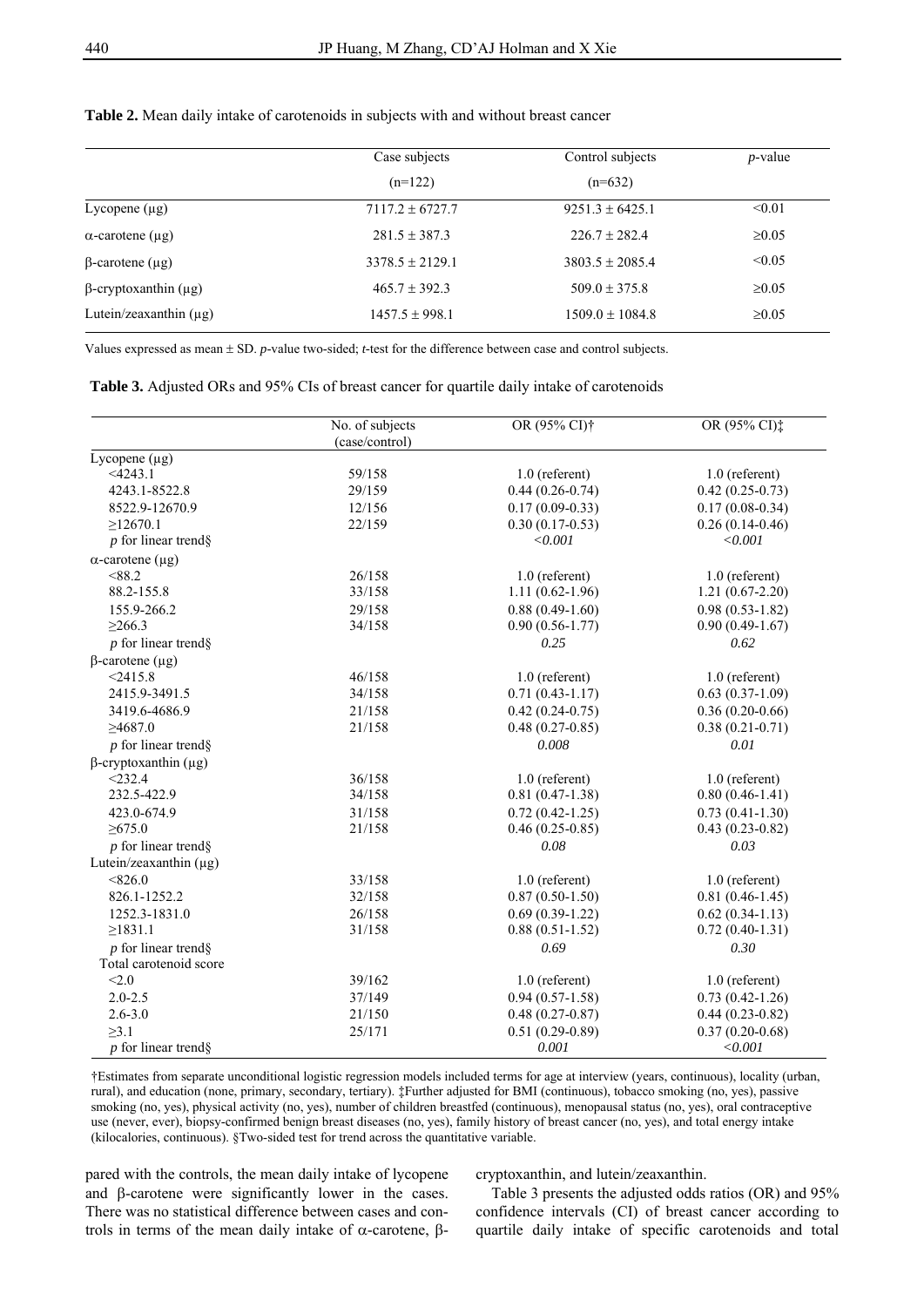carotenoid score from multivariate logistic regression analysis. The risk of breast cancer tended to decline with increasing intake of dietary carotenoids. Compared with the highest versus lowest quartile of intake, adjusted ORs were 0.26 (95% CI 0.14-0.46) for lycopene, 0.38 (95% CI 0.21-0.71) for β-carotene, 0.43 (95% CI 0.23-0.82) for βcryptoxanthin, and 0.37 (95% CI 0.20-0.68) for total carotenoid. The corresponding linear trends were also statistically significant. There is no relationship between intake of α-carotene and lutein/zeaxanthin and breast cancer risk found in the study. Finally, the Hosmer and Lemeshow goodness-of-fit statistic ranged between 1.72 (*p*= 0.99) and 12.76 ( $p = 0.12$ ), indicating no lack of fit for the logistic regression models.

### **Discussion**

The study of Chinese women, a population with high consumption of fruit and vegetable,<sup>18</sup> was conducted to investigate the hypothesis whether intake of lycopene,  $\alpha$ carotene, β-carotene, β-cryptoxanthin, and lutein / zeaxanthin is inversely associated with breast cancer risk. We found that higher intake of dietary carotenoids was associated a lower risk of breast cancer. The results from Chinese women are consistent with the previous findings in western populations. $9-11$  This study evaluated the relationship between breast cancer risk and intake of the most common carotenoids in the human diet, and total carotenoids as well. Total carotenoids might be more important than any single carotenoid studied in isolation because the various carotenoids appear to neutralize different free radicals at different locations within membranes, $19-21$  and therefore they may work synergistically to reduce cancer risk. Carotenoids might also have other antimutagenic and anticarcinogenic properties.

Many epidemiologic evidence have showed inverse associations between fruit and vegetable consumption and breast cancer risk, $4,5$  suggesting the potential importance of carotenoids contained in these foods. However, not all studies found associations. $6,7$  It may reflect the fact that total fruit and vegetable consumption may not accurately rank individuals according to micronutrients that are abundant in some, but not all, fruit and vegetables.<sup>12</sup> There has been considerable interest in the protective role of carotenoids against breast cancer in experimental studies past two decades. However, studies examining relations between specific carotenoids and breast cancer risk in human were few until recent years. Information on individual carotenoid content of various foods has become available in the past few years, $<sup>8</sup>$  and consequently the</sup> number of epidemiological studies examining dietary carotenoids has increased. Although some studies reported that higher intake of dietary carotenoids reduce the risk of breast cancer, $9-11$  others could not find inverse association.12,13 Therefore, dietary carotenoids in relation to breast cancer risk remain inconclusive. More research to examine the relationship between dietary carotenoids and breast cancer risk is warranted.

Several issues of the study strengths and limitations should be considered when interpreting the findings. A major feature of this study is that detailed information on food intake and dietary patterns as well as lifestyle and factors relevant to hormonal status was obtained. A validated and reliable instrument specifically targeted on adult Chinese women was used to collect the required information. Case-control studies are subjected to several potential biases. Selection bias appeared to be minimal in our study in view of the low refusal rate and random selection for controls. The majority of cases were newly diagnosed and the recruitment procedure used was designed to ascertain all cases. Recall bias was minimized by reporting habitual diet and by using a "reference" recall period. Since Chinese women are typically responsible for buying foods and cooking for the household, the participants could reasonably provide information on the frequency and quantity of each food consumed per meal, using reference containers to estimate the weight of food consumed. The high intraclass coefficient for test-retest reliability suggested that the FFQ may be relied upon in assessing food consumption. The association between dietary carotenoids and breast cancer has not been firmly established and there had been no mention of the association in popular media at the time of the interview, any information bias would be minor. It must be acknowledged, however, that relative small sample size of study did not allow precise estimation for breast cancer risk associated to intake of carotenoids and this may explain our insignificantly inverse association results for  $\alpha$ carotene and lutein/zeaxanthin.

In conclusion, our study suggests that higher intake of lycopene, β-carotene, β-cryptoxanthin, and total carotenoids was associated with a lower risk of breast cancer among Chinese women. Consumption of more vegetables and fruits, which are rich in carotenoids, may provide benefit in the prevention of breast cancer. More research to examine the relationship between dietary carotenoids and breast cancer risk is warranted.

#### **Acknowledgements**

The authors acknowledge with gratitude the participation of the Chinese women as the subjects.

#### **References**

- 1. Parkin DM, Bray F, Ferlay J, Pisani P. Global cancer statistics, 2002. CA Cancer J Clin 2005; 55: 74-108.
- 2. Bray F, McCarron P, Parkin DM. The changing global patterns of female breast cancer incidence and mortality. Breast Cancer Res 2004; 6: 229-239.
- 3. Jin F, Devesa SS, Chow WH, Zheng W, Ji BT, Fraumeni JF Jr, Gao YT. Cancer incidence trends in urban Shanghai, 1972-1994: an update. Int J Cancer 1999; 83: 435-440.
- 4. Steinmetz K, Potter D. Vegetables, fruit, and cancer prevention: a review. J Am Diet Assoc 1996; 96: 1027-1039.
- 5. Terry P, Terry JB, Wolk A. Fruit and vegetable consumption in the prevention of cancer: an update. J Intern Med 2001; 250: 280-290.
- 6. Smith-Warner SA, Spiegelman D, Yaun SS, Adami HO, Beeson WL, van den Brandt PA, Folsom AR, Fraser GE, Freudenheim JL, Goldbohm RA, Graham S, Miller AB, Potter JD, Rohan TE, Speizer FE, Toniolo P, Willett WC, Wolk A, Zeleniuch-Jacquotte A, Hunter DJ. Intake of fruits and vegetables and risk of breast cancer: a pooled analysis of cohort studies. JAMA 2001; 285: 769-776.
- 7. Gandini S, Merzenich H, Robertson C, Boyle P. Metaanalysis of studies on breast cancer risk and diet: the role of fruit and vegetable consumption and the intake of associated micronutrients. Eur J Cancer 2000; 36: 636-646.